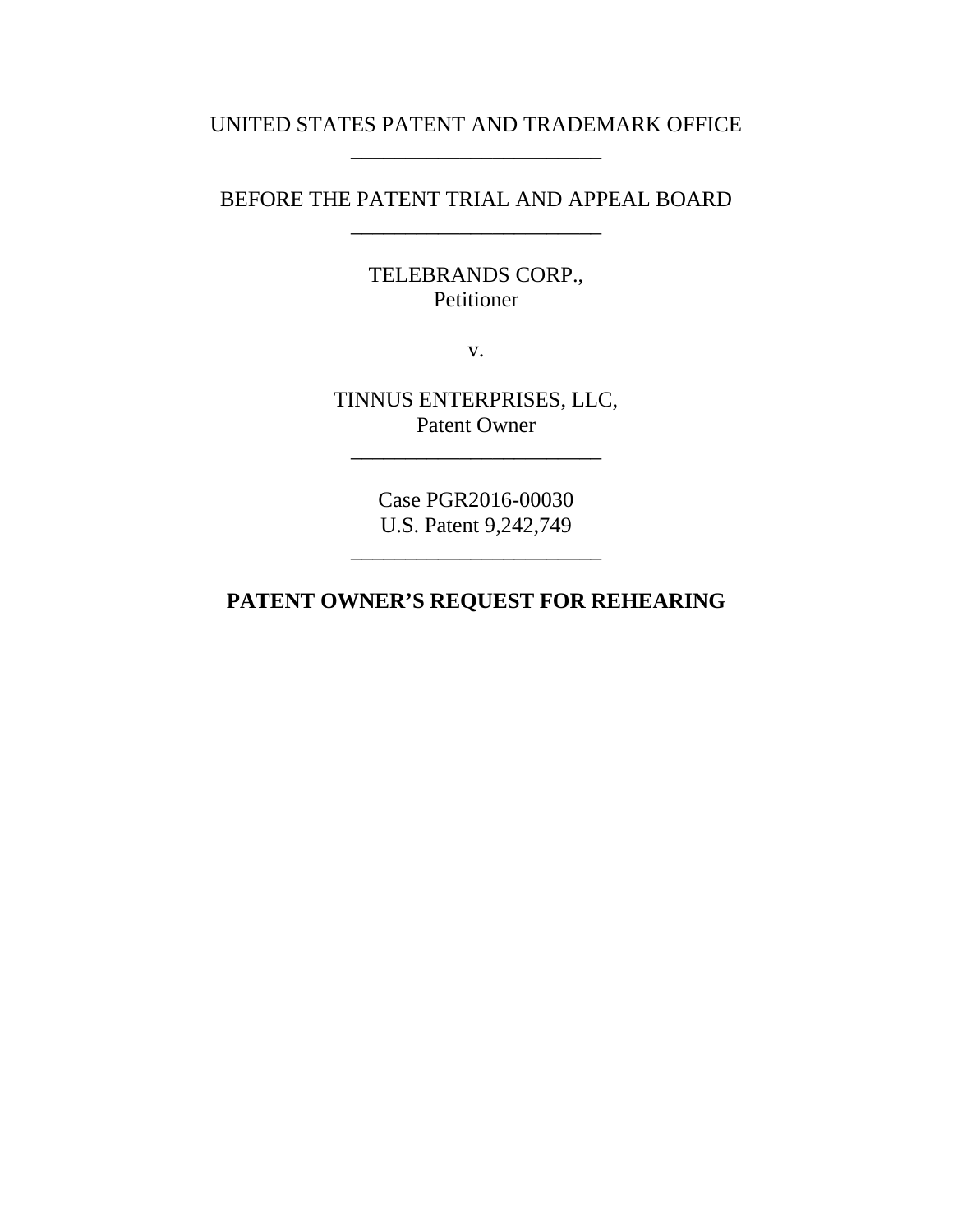#### **I. INTRODUCTION**

Patent Owner respectfully seeks rehearing of institution under 37 C.F.R. § 42.71(d). If any patent is not properly subject to PGR, it is this one. Rehearing to deny institution is proper for at least three reasons.

First, the identical Petitioner lost the mirror image issue in Article III district court proceedings. (*See* Exs. 2003, 2004). Patent Owner proved in preliminary injunction proceedings that Petitioner's invalidity defenses based on identical grounds (obviousness over Cooper, Saggio and Donaldson) "lacked substantial merit." *(Id.)*. Logically, no ground proven to lack substantial merit could simultaneously be "more likely than not" to succeed. The Institution Decision unnecessarily and incorrectly puts the Patent Office into conflict with an Article III court.

Second, Patent Owner proffered a comprehensive showing of powerful objective indicia of nonobviousness. The Institution Decision overlooks most of the facts of this showing while violating Federal Circuit methodological rules. The Institution Decision states a preference for awaiting a more developed record. But under the law, the facts that the Panel believed must await future development do not sap the evidence that Patent Owner proffered of any of its strength. For instance, the invention was the summer's bestselling toy in at least two countries in 2015-2016. Being first is the ultimate proof of significant sales in a relevant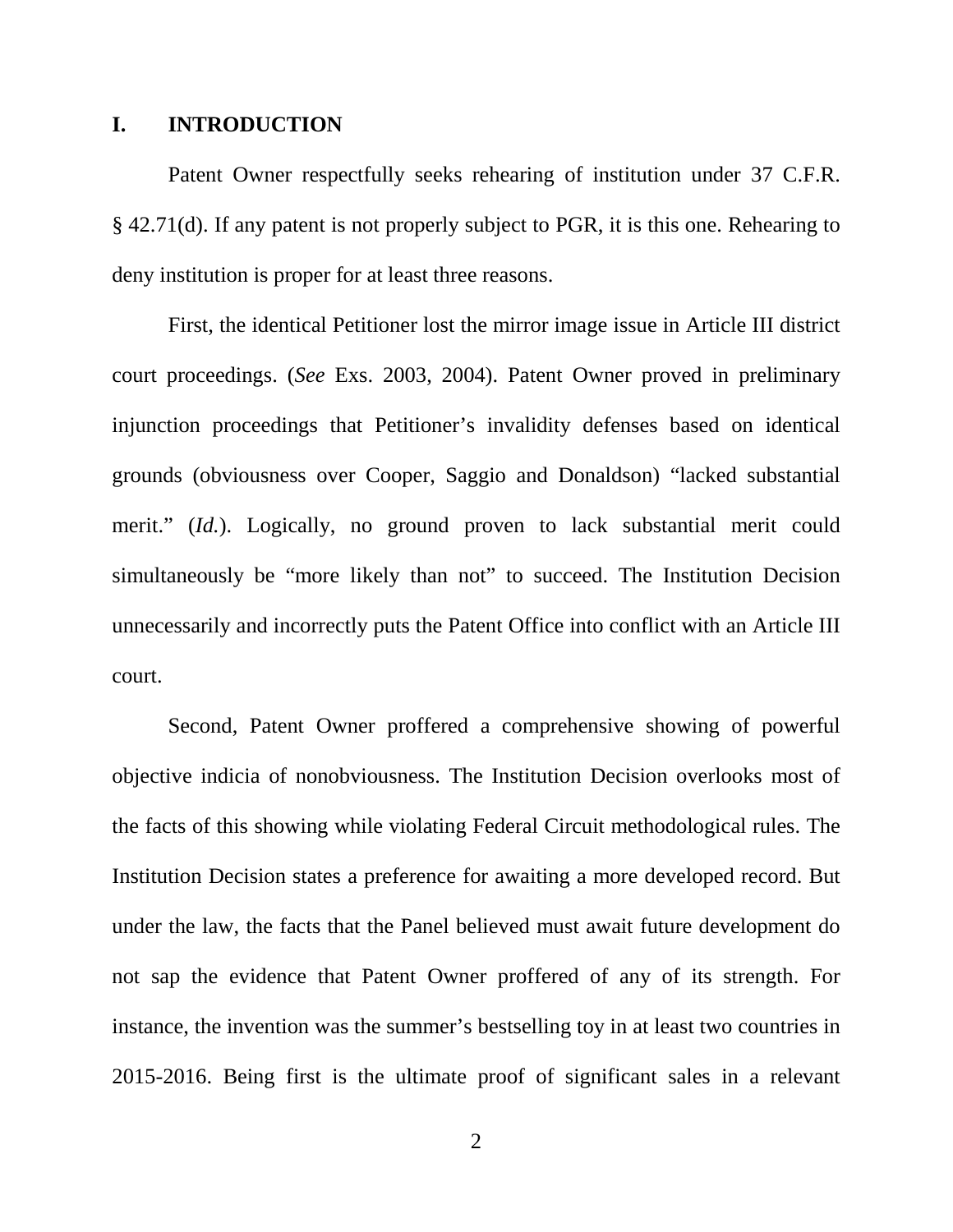market. Once the Panel considers several probative but so-far-overlooked facts, while reserving judgment on the obviousness question until considering all objective indicia, it should determine that Petitioner did not meet its burden on institution.

Third, the original Examiner of this AIA patent already considered the prior art that makes up the instituted grounds. The Institution Decision made no effort to show that the original Examiner considered the art in a different light than Petitioner does. Given the statutory language and purpose to make the PGR institution threshold high, the Panel incorrectly applied its discretion under 35 U.S.C. §§ 324(a) and 325(d) to permit this PGR to go forward exclusively over art already considered by the original Examiner.

### **II. MISAPPREHENDED OR OVERLOOKED MATTER 1: CONFLICT WITH AN ARTICLE III COURT**

Patent Owner raised the first overlooked matter at pages 10-13 of the Preliminary Response. Patent Owner noted Petitioner's recent loss to Patent Owner in contested federal district court proceedings of whether the same grounds used here for institution "lacked substantial merit." Such grounds did not even raise a "substantial question." The word "substantial" here is used in the sense of something with any substance at all. The Institution Decision does not refer to, much less consider, the federal court decision finding that the instituted invalidity grounds were insubstantial.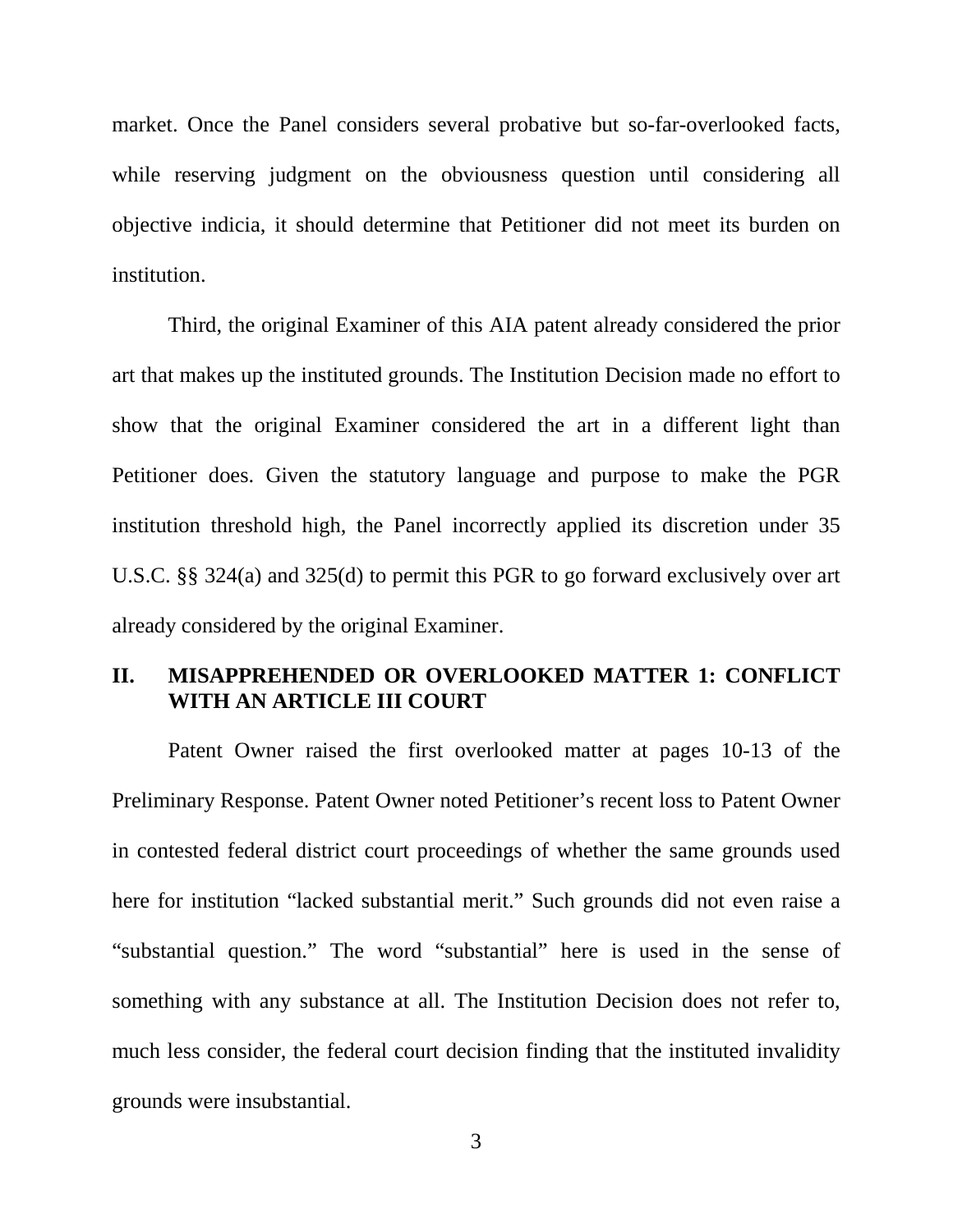Because of institution of trial, the conflict here is specific, and unavoidable. Patent Owner does *not* raise the unrelated issue of this agency's authority to find invalidity under a preponderance standard after a petitioner fails to prove invalidity under a "clear and convincing" standard. *See, e.g., Fresenius USA, Inc. v. Baxter Int'l, Inc.*, 733 F.3d 1369 (Fed. Cir. 2013). A preliminary injunction determination on patent validity uses (at most) the same threshold as the PTAB's PGR institution determination. On this point, if an attacker cannot even generate a "substantial question" in federal court, it necessarily cannot have met the "more likely than not" standard in this agency under identical arguments and evidence. This holds true despite the differing proof standards in the respective tribunals. A defense that "lacks substantial merit" under a "clear and convincing" standard lands *far behind* the 50/50 tipping point that denotes where "unlikely" ends and "more likely" begins. It certainly cannot *surpass* the 50/50 line in the context of the "preponderance" standard. Denial of institution will avoid the conflict.

For similar reasons, issue preclusion should foreclose Petitioner from proceeding. *See B&B Hardware, Inc. v. Hargis Indus., Inc.*, 135 S. Ct. 1293, 1303 (2015) (citing Restatement (Second) of Judgments §§ 27, 28). On the issues subsumed within it, such as the "substantial question of patent validity" issue, the district court's preliminary injunction decision is final enough for purposes of appellate review in the federal courts. Petitioner took its aim and lost, and had a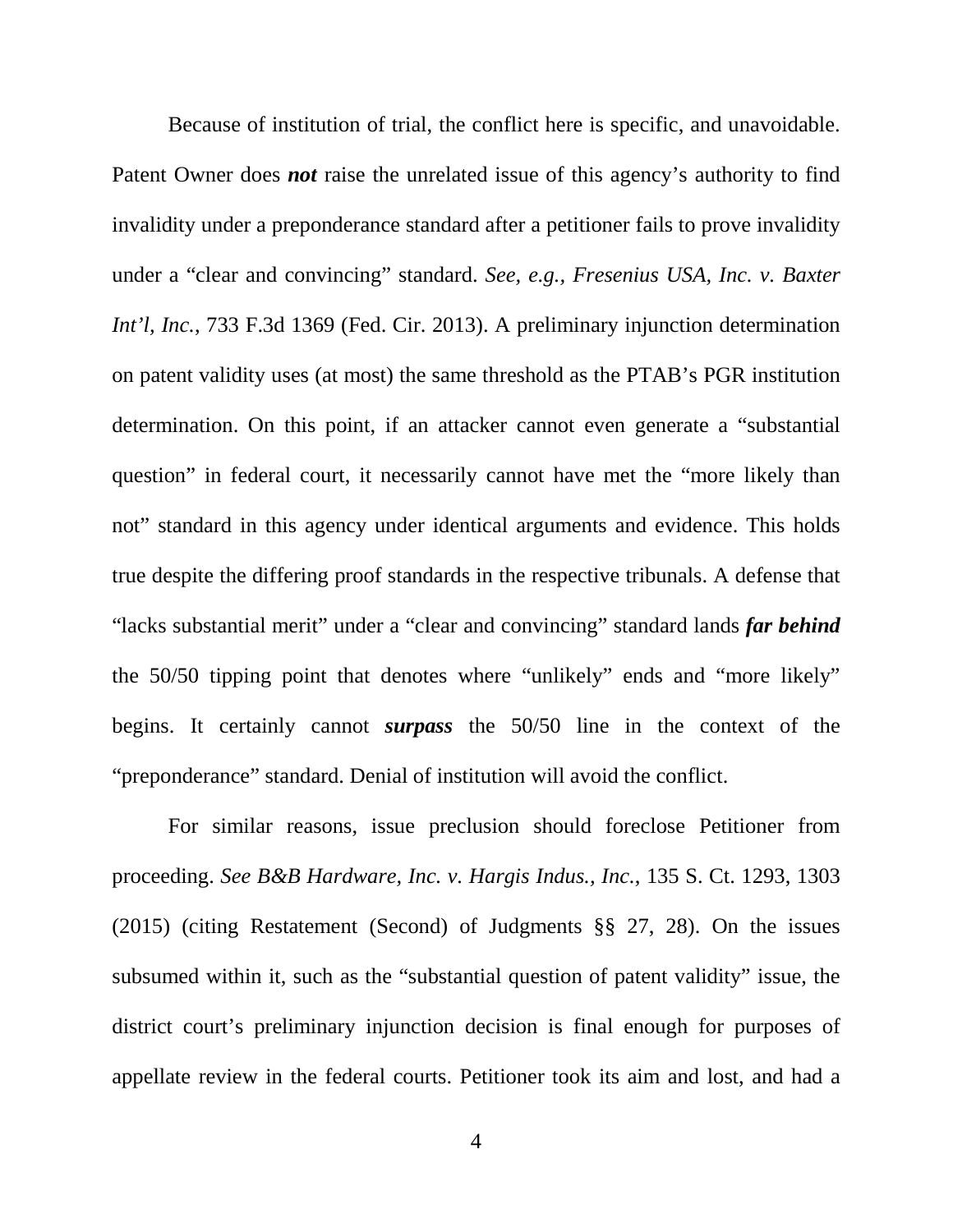fair opportunity to do so. The Institution Decision thus incorrectly assumes that Petitioner retains the legal authority to proceed against Patent Owner after having lost, when in fact it became precluded after conclusion of the contested proceeding on the same questions in federal court.

### **II. MISAPPREHENDED OR OVERLOOKED MATTER 2: OBJECTIVE INDICIA OF NONOBVIOUSNESS**

Patent Owner raised the second overlooked matter at pages 47-52 of the Preliminary Response. The Institution Decision comes to fully-formed conclusions of obviousness on pages 28 and 31, *before* ever addressing objective indicia. (Paper No. 16 at 28, "Petitioner *has demonstrated* that it is more likely than not that it will prevail with respect to its challenge to claim 1 as obvious . . .," and 31, "Petitioner *has shown* that it is more likely than not that claim 1 would have been obvious," emphases added). It later considers objective indicia of nonobviousness, but only to assess whether to maintain such conclusions. (*Id.* at 32-33).

Respectfully, the Panel's methodology is contrary to law. Tribunals err to prejudge obviousness and then assess whether secondary considerations convince them to change their minds. *Plantronics, Inc. v. Aliph, Inc.*, 724 F.3d 1343, 1355 (Fed. Cir. 2013). Tribunals should reach no conclusion on obviousness before assessing all of the evidence, including objective indicia. *Id.*; *see also Arkie Lures, Inc. v. Gene Larew Tackle, Inc.*, 119 F.3d 953, 958 (Fed. Cir. 1997) (emphasizing that the secondary considerations are not secondary). Here, the Panel erred in two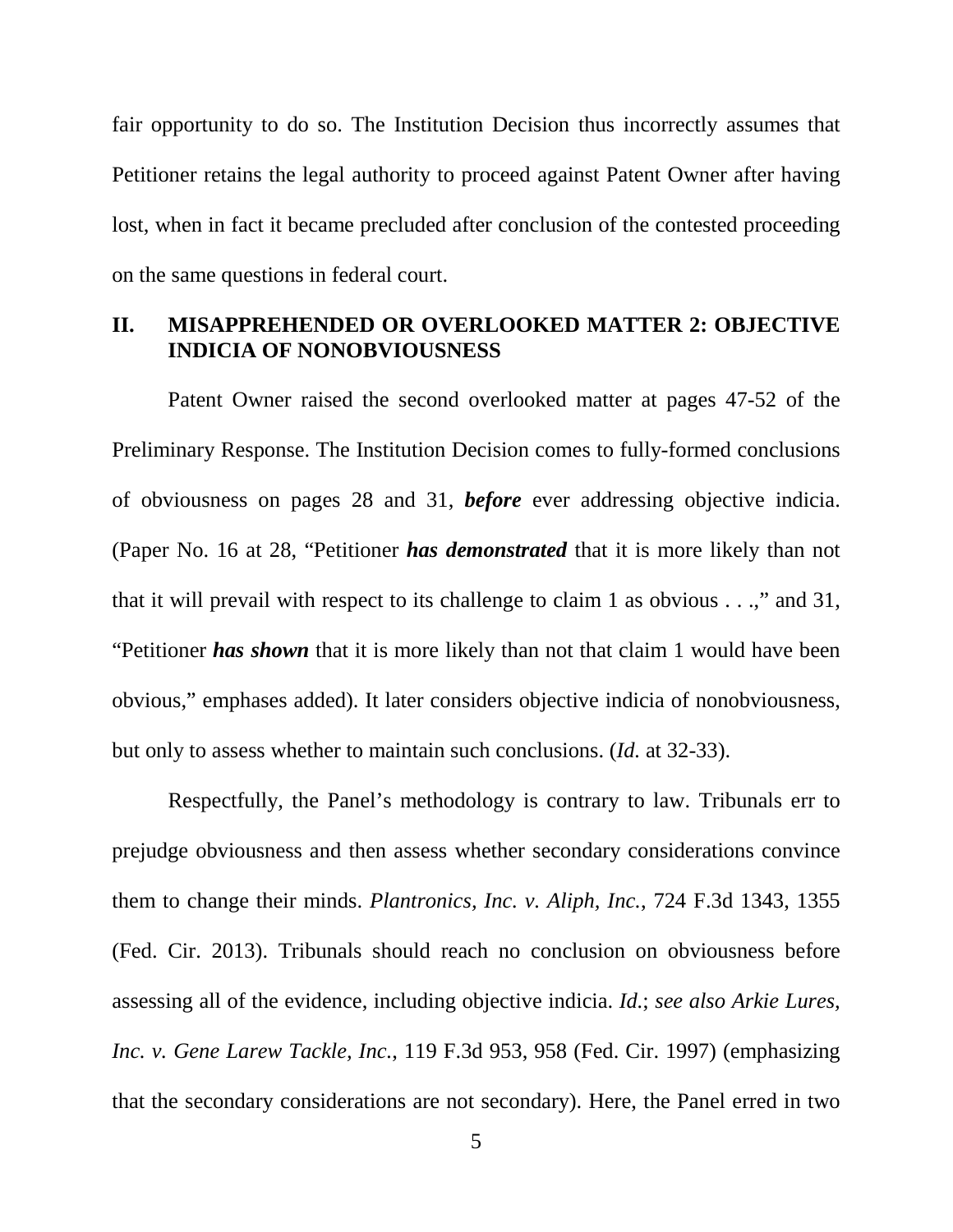ways, correctable on rehearing with a conclusion to deny institution. The Panel not only incorrectly prejudged the obviousness question by forming conclusions after only having considered the prior art.<sup>[1](#page-5-0)</sup> When it did reach objective indicia, it also overlooked many probative facts that Patent Owner presented against the obviousness conclusion.

<span id="page-5-0"></span>First, the Panel overlooked key "commercial success" facts. The Institution Decision does not acknowledge the fact that the Bunch O Balloons commercial embodiment was the bestselling toy in Australia in summer 2015, and the bestselling toy in the United States in summer 2016. (Ex. 2012 ¶ 4; Ex. 2010 ¶ 87). For a product to go from nothing to the bestseller in its category in one or two years is the ultimate in "commercial success." Nothing exceeds that metric, since being number one is the ultimate indicator of significant sales in a relevant market. *Ormco Corp. v. Align Tech., Inc.*, 463 F.3d 1299, 1312 (Fed. Cir. 2006) <sup>1</sup> The Panel's use of a methodology prohibited by precedent constitutes a basis noted within the PTAB's Standard Operating Procedures for suggesting an expanded panel to the PTAB Chief Judge. PTAB SOP ¶ III.A.I ("involves an issue of exceptional importance, such as where . . . a panel of the Board renders a decision that conflicts with . . . an authoritative decision of the Board's reviewing courts."). Therefore, Patent Owner as "a party in an AIA Review [] suggest[s] the need for an expanded panel." *Id.* at ¶ III.C.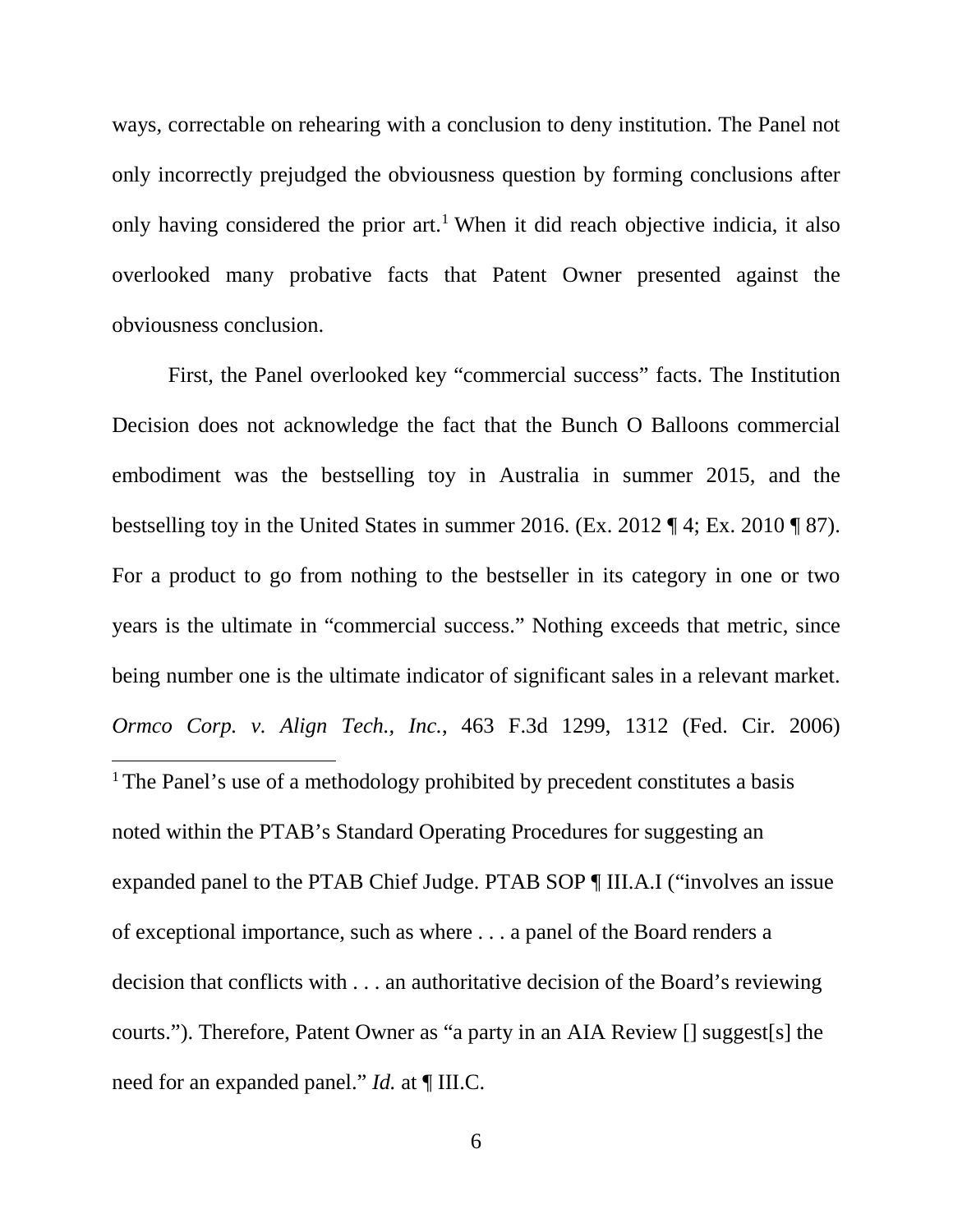("significant sales in a relevant market" indicates commercial success). Yet this fact is missing from the Institution Decision. Weighing it properly precludes a finding that Petitioner met the institution threshold of "more likely than not invalid."

Though the Panel believed that "specific sales figures" were required (Paper No. 16 at 32), the Federal Circuit held that indication of a substantial share of a definable market alone qualifies as probative commercial success evidence. *In re Huang*, 100 F.3d 135, 140 (Fed. Cir. 1996). Again, being number one is the ultimate such indication. In the typical case, a patent owner presents numerical sales figures to prove up a ranking in the market, whereas in this case that is not even necessary. The Panel also confusingly required that factual testimony on commercial success must be corroborated by "documentary evidence." In fact, PTAB regulations require consideration of "*any*" testimony proffered to prove commercial success at the institution phase, not just corroborated testimony. 37 C.F.R. § 42.208 (emphasis added). This broad rule is consistent with the general law that sworn statements may themselves be admissible evidence. In any case, the Panel overlooked that Mr. Nunziati *did* provide documentary corroboration. (Ex. 2012, NPD statement identifying Bunch O Balloons as the bestselling of all toys in summer 2016). The Panel misapprehended this fact in the Institution Decision as well.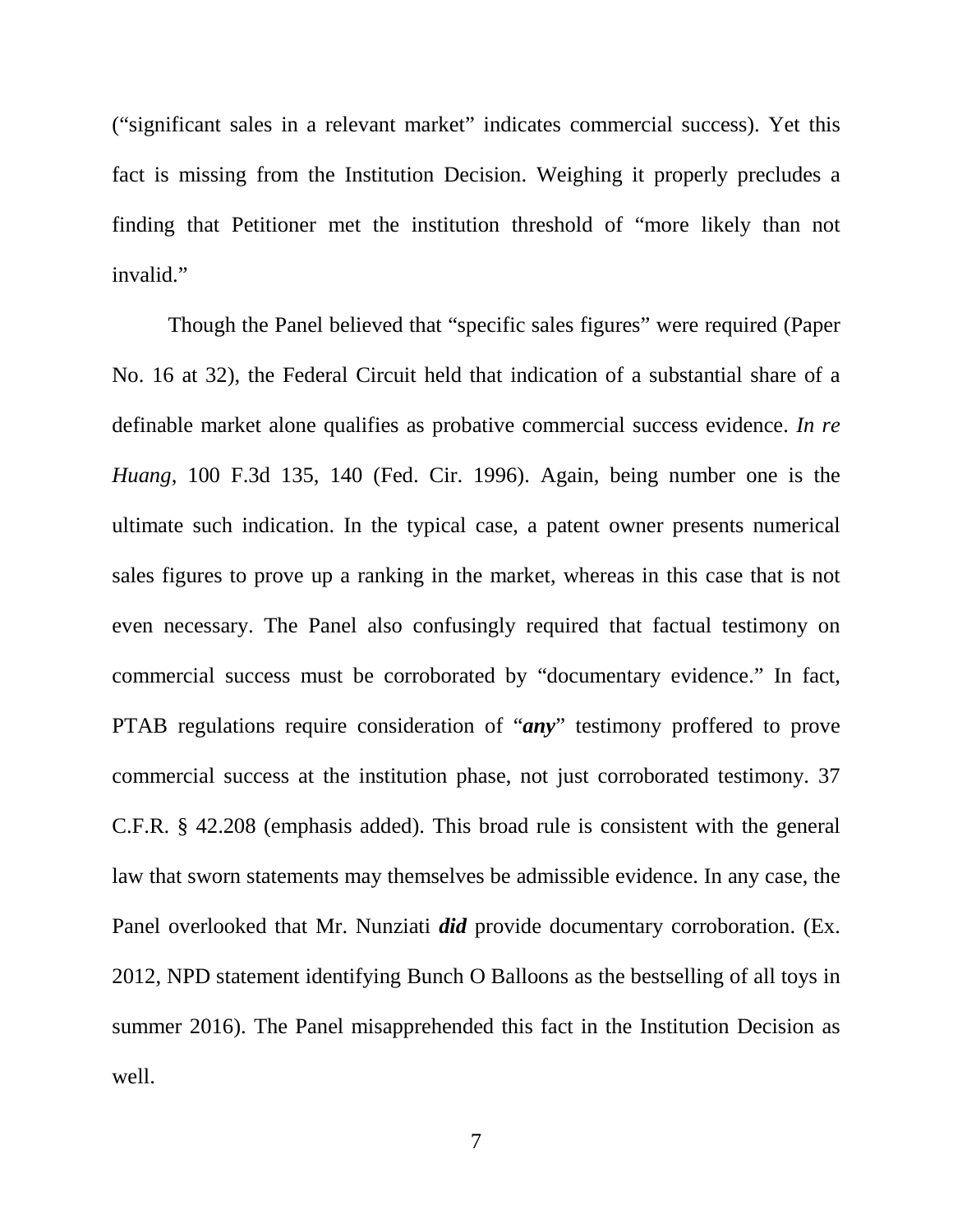The Panel overlooked other facts of record, supportive of nonobviousness. The Institution Decision does not mention Patent Owner's record of successful licensing – a strong objective indicium of nonobviousness. (*See* Ex. 2010 ¶ 80; Ex. 2011 ¶¶ 3-7). Such licensing undisputedly includes ZURU, a well-established toy company with decades of experience, who took exclusive rights. (*Id.*). The Institution Decision overlooked this evidence of high industry confidence in the prospects of the patented invention over what existed already in the public domain.

The Institution Decision also gave little weight to evidence of praise and industry awards for the sole reason that "the actual articles and information about the various awards" were missing from the record. (Paper No. 16 at 33). This conclusion overlooked that the relevant testimony included article titles (informative and colorfully supportive of nonobviousness on their own) and award names, along with internet links. Both Petitioner and the Panel could have identified matter concerning such articles and awards that would have hypothetically undermined their probative value, but did not.

Finally, the Panel misapprehended the evidence of copying. The Panel treated Dr. Kudrowitz's testimony as deserving "little weight" because he did not disclose underlying facts or data for an opinion that the Petitioner's product is "identical." (Paper No. 16 at 33, quote marks the Panel's). But the testimony is not opinion subject to the rule the Panel cited. An opinion is a collection of inferences

8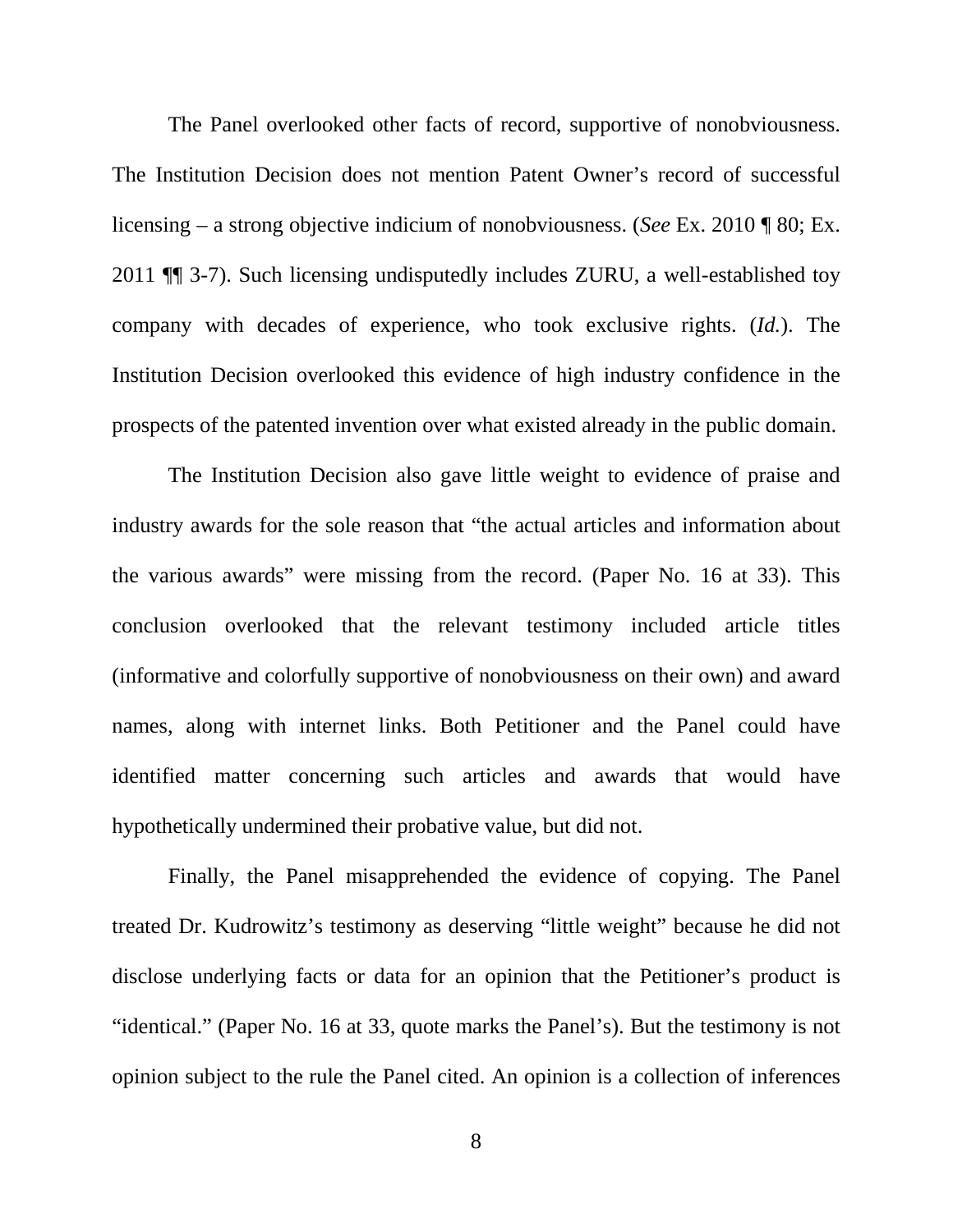an expert may make from preexisting facts. Rather, Dr. Kudrowitz testified under oath to a plain fact – that Petitioner's product was "an exact duplicate" of the patented Bunch O Balloons. (Ex. 2010 ¶ 84). The Institution Decision should have credited this as fact, not opinion, and should also have observed that it was not contradicted. Even more perplexing, the Panel attributed to Dr. Kudrowitz a word he did not ever use in his declaration ("identical"), and cited a paragraph from his declaration on a different issue (paragraph 11, level of skill in the art). (Paper No. 16 at 33). This further indicates the Panel's misapprehension on this topic.

In the aggregate, the Panel's misapprehensions and omissions on objective indicia led it to an incorrect institution decision. It defies understanding how a patented invention receiving so much praise, so much consumer demand, so much unrefuted licensing interest, and such high proven success in the marketplace, could leave Petitioner with anything more than a residual chance to prove obviousness before a tribunal. Patent Owner does not quibble with Petitioner's right to continue its efforts to pursue that residual chance in district court proceedings. But objective indicia as weighty as exist here should foreclose altogether any PGR panel from finding that Petitioner's odds are "more likely than not."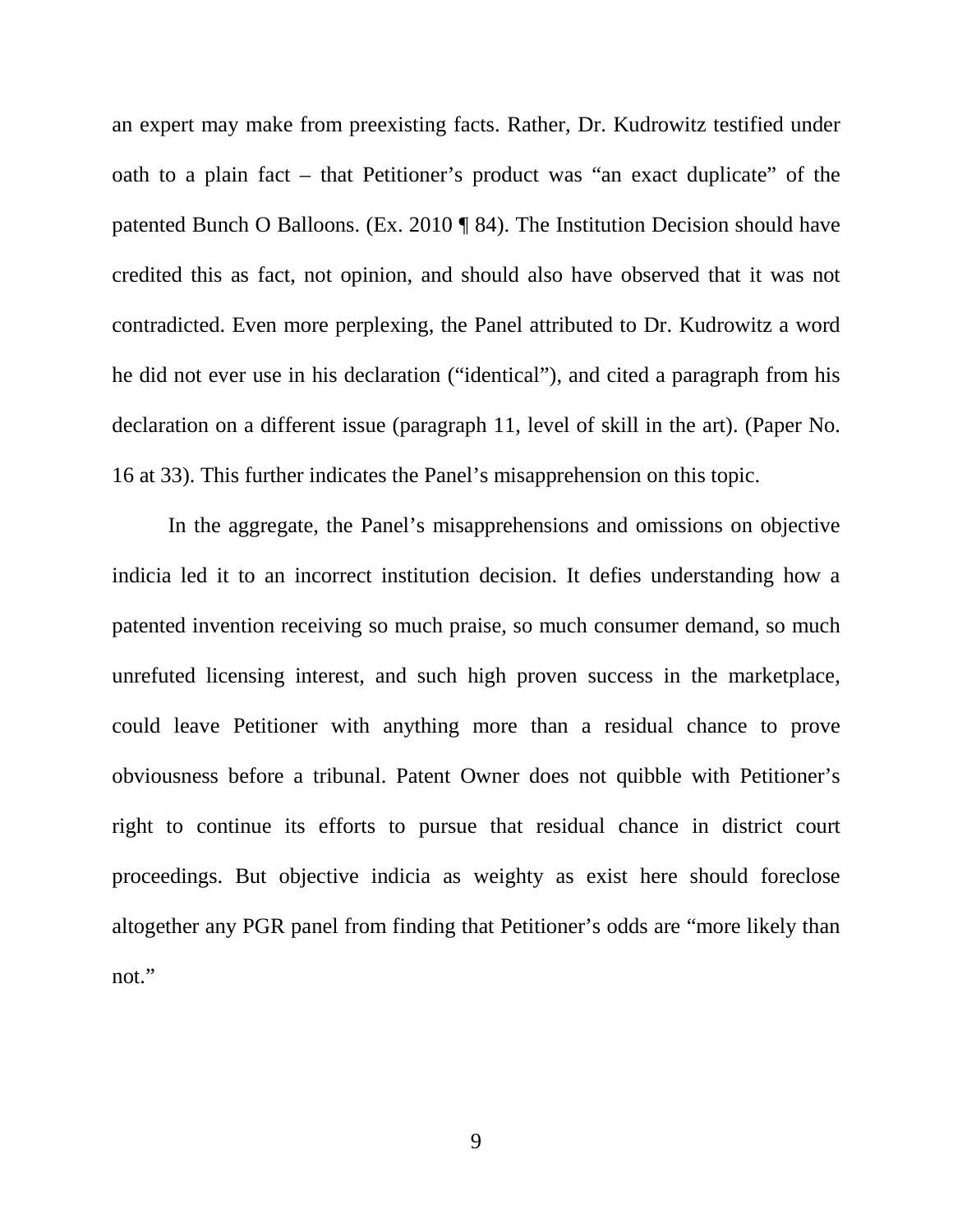### **III. MISAPPREHENDED OR OVERLOOKED MATTER 3: INCORRECT USE OF DISCRETION TO INSTITUTE ON GROUNDS BASED ON ALREADY-CONSIDERED ART**

Patent Owner raised the third overlooked matter at pages 46-47 of the Preliminary Response. Patent Owner pointed out that (1) the Examiner during original prosecution considered every piece of prior art used in a currently instituted ground, and (2) was aware of PGR2015-00018 at the time (which included overlapping arguments) and thus would have done so with particular care. The Institution Decision declined to exercise discretion to deny review, stating that the Panel did not believe the Examiner had "meaningfully considered" the prior art or petitioner arguments. (Paper No. 16 at 10-11). In support, the Panel cited two pages of the prosecution record – an Information Disclosure Statement entry identifying the PGR2015-00018 petition, and an interview summary confirming that the Examiner was aware of the institution of proceedings in PGR2015-00018. (*Id.*, *citing* Ex. 1005 at 9, 67).

First, the cited record does not support the Panel's proposition. The citations *embody* meaningful consideration; they in no way *contradict* it. Logically, confirmation that something has occurred (*i.e.*, consideration of prior art by the Examiner) does not support a belief that the same thing has not occurred. Thus, even under the Panel's apparent view of the breadth of proper exercise of its discretion in a situation involving completely overlapping prior art compared with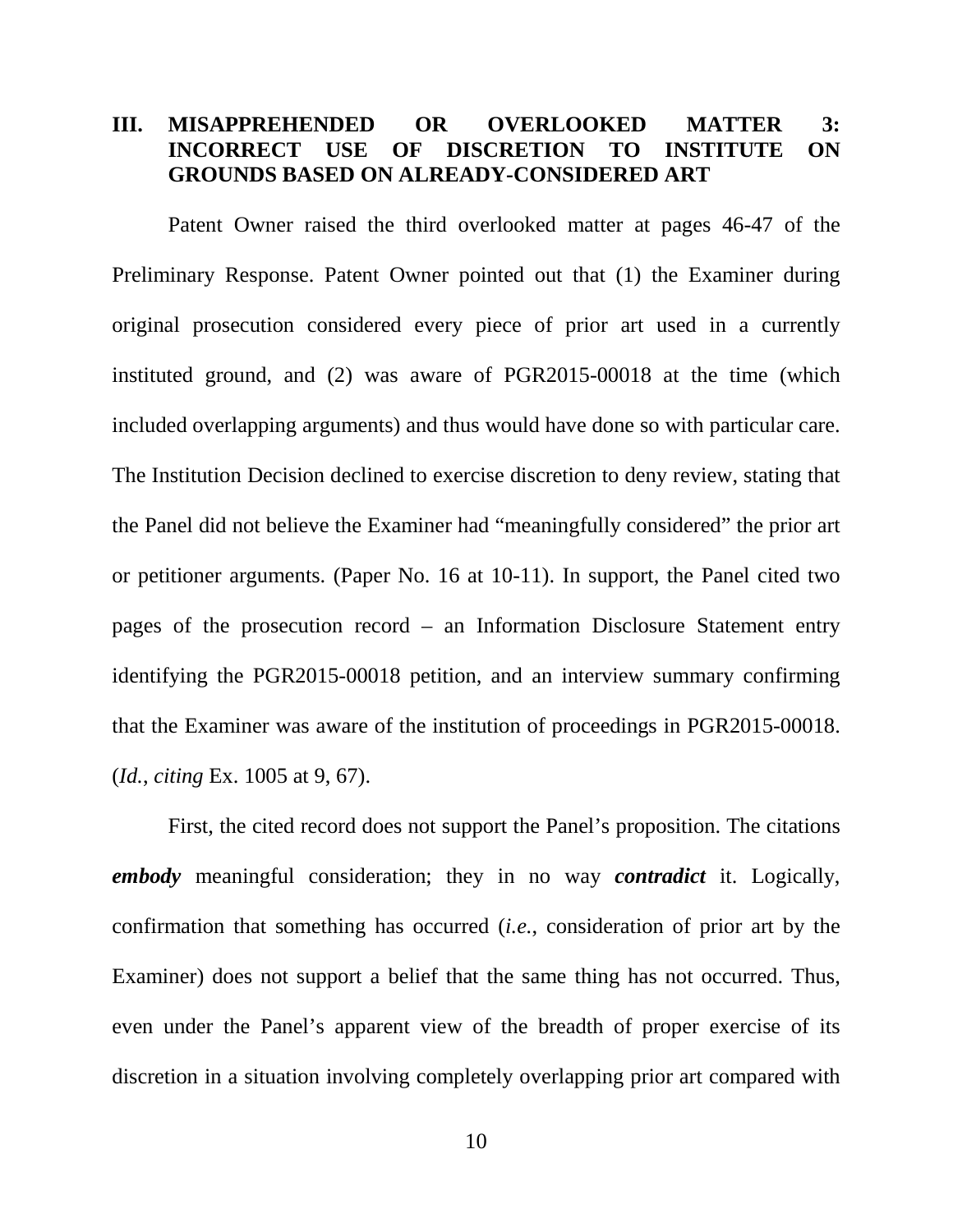original examination, a factual misapprehension caused the Panel to exercise that discretion incorrectly.

More fundamentally, the Panel did not have a correct view of the guideposts for the proper exercise of discretion. In fact, when proposed grounds solely involve prior art that the examiner considered during original prosecution, and a petitioner points to no particular factual misunderstanding about the contents of that prior art, it can never be the case that such petitioner has established it is "more likely than not" that it will prevail in showing invalidity. This unique factual scenario constrains the PTAB's discretion under 35 U.S.C. §§ 324(a) and 325(d).

First, examiners are quasi-judicial officers, and as such are presumed to have done their jobs correctly. *Rein v. USPTO*, 553 F.3d 353, 373 (4<sup>th</sup> Cir. 2009); *W. Elec. Co., Inc. v. Piezo Tech., Inc.*, 860 F.2d 428, 432-33 (Fed. Cir. 1988). If an examiner has considered an item or a group of items of prior art, and states no mistaken understanding about what the items disclose, then his or her conclusion on patentability is presumed more likely than not correct. This follows from the fact of having considered the prior art, along with the presumption of correctness of official action.

Second, Congress's purpose in enacting the "more likely than not" standard within certain AIA proceedings (PGRs and CBMs) was to *heighten* the showing required to institute proceedings *above* that of already-extant proceedings: namely,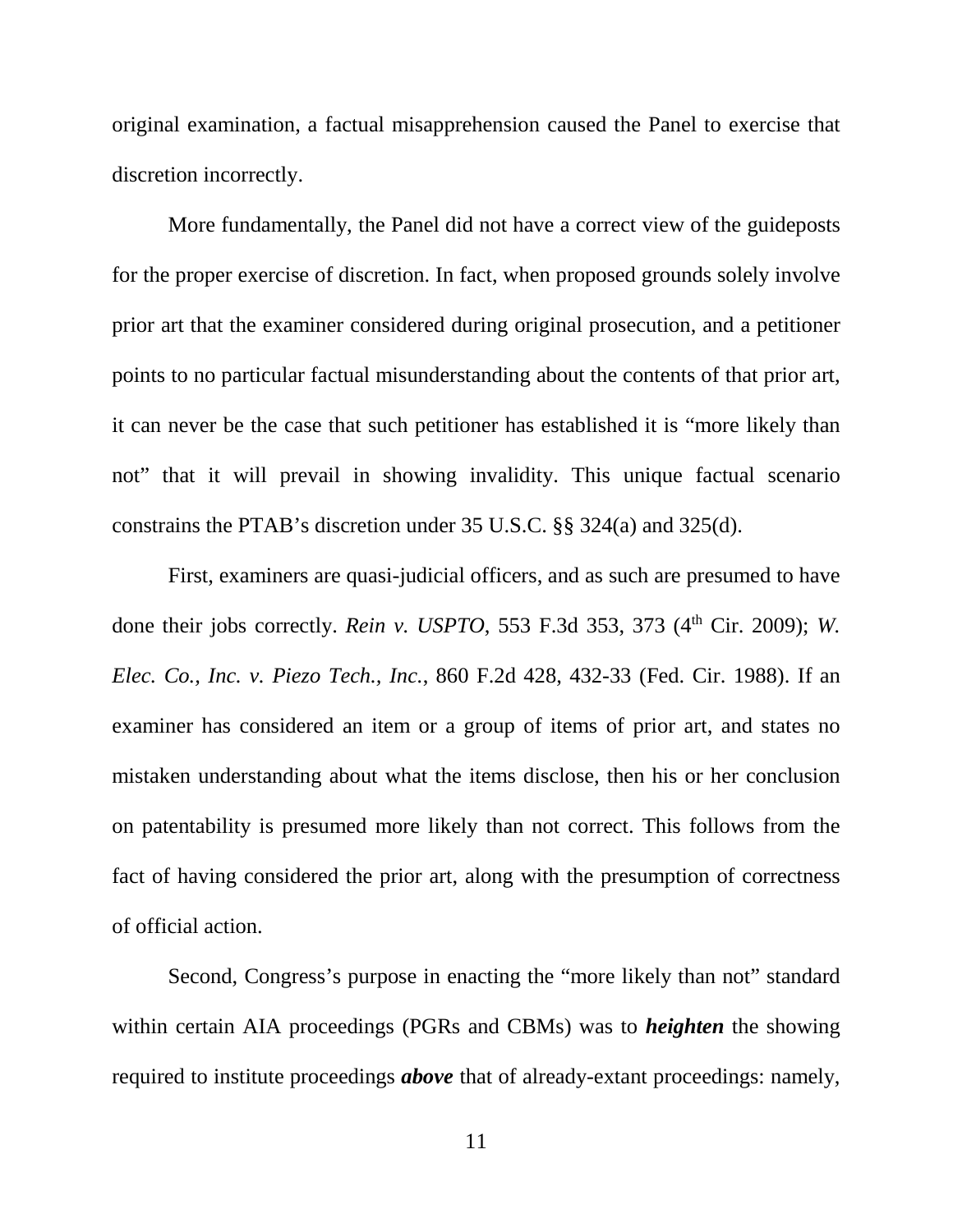*ex parte* reexamination. *See* S5428, Statement of Senator Leahy ("Specifically, to initiate a post issuance review under the new post grant or transitional proceedings, it is not enough that the request show a substantial new question of patentability but must establish that 'it is more likely than not that at least 1 of the claims challenged in the petition is unpatentable.'"). This was to protect patent owners who already survived having their patent claims tested by the Patent Office over specific prior art. *Id.* ("The heightened requirement established by this bill means that these proceedings are even better shielded from abuse than the reexamination proceedings have been."); *see also id.* ("Therefore, the rule that *bars the PTO from reconsidering issues previously considered during examination . . . still applies*.") (emphasis added). As such, the *ex parte* reexamination threshold sweeps in far more arguments and evidence than does the PGR threshold when art had already been considered.

Under the facts here, even the more generous *ex parte* reexamination standard would not have permitted institution of proceedings. That being the case, PGR institution can only be more incorrect. The Federal Circuit has handed down the applicable reexamination threshold. In *In re Swanson*, the Federal Circuit analyzed the rule that the Patent Office may not institute reexamination proceedings unless there is a "substantial new question of patentability." 540 F.3d 1368 (Fed. Cir. 2008). *Swanson* analyzed language amended into the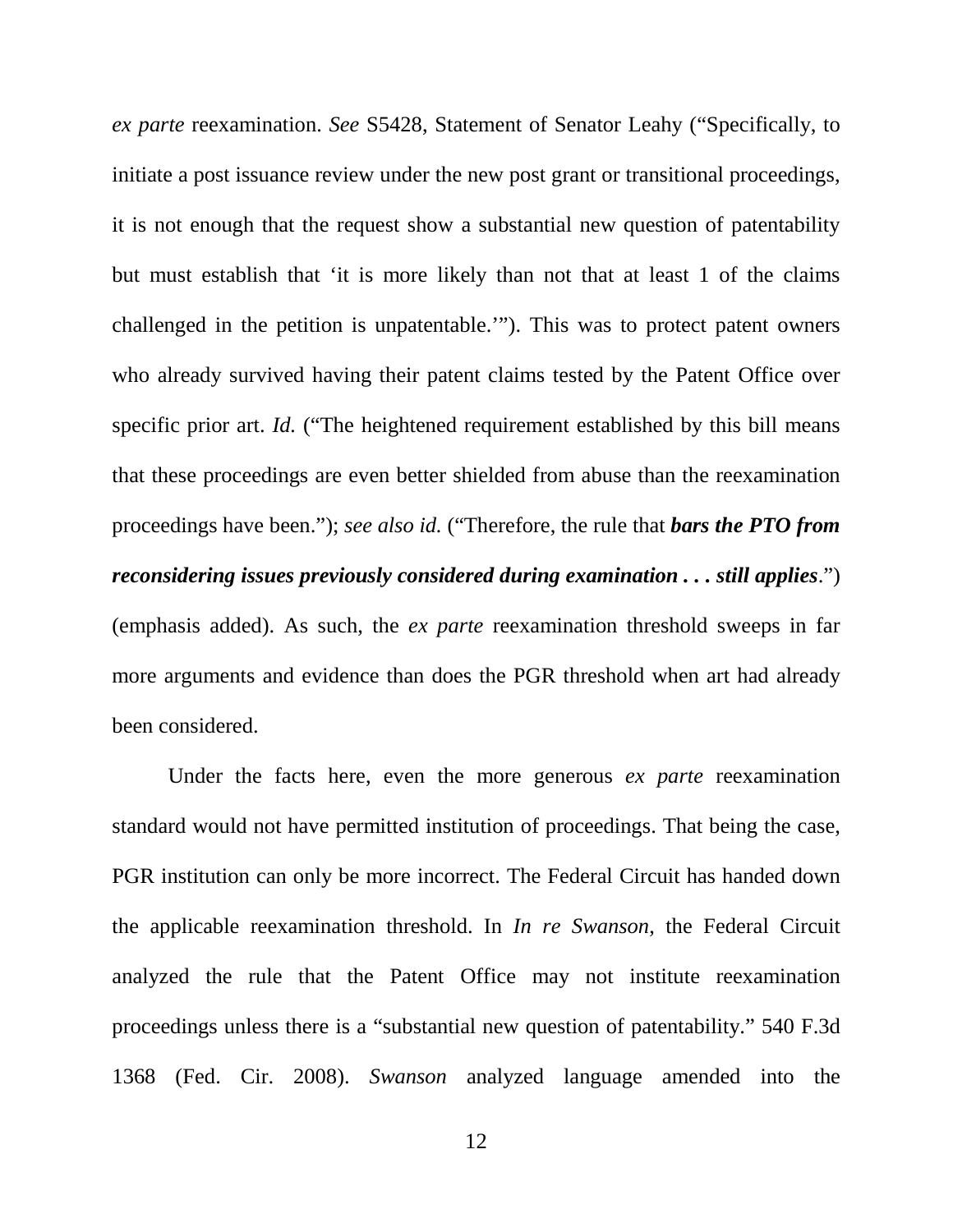reexamination statute in 2002 that expanded what is a "new question of patentability" over previously-considered art. Namely, previously-considered art presented in a "new light" might still raise a "new question." *Id.* at 1376. But there were limits. *Swanson* held that, where the art has already been considered, the Patent Office may institute if the art is now being considered "for a substantially different purpose." *Id.* at 1380.

The PGR statute does not contain the 2002 broadening language that provoked the Federal Circuit in *Swanson* to expand to what extent something already considered could ever raise a "new question." Thus for PGRs, no "new light" or "different purpose" analysis is proper when assessing the "more likely" than not" institution threshold in the context of already-considered art. This leads ineluctably to the conclusion that previously-considered art, plus a petitioner's inability to point to specific examiner misunderstandings about that art, in view of the presumption of official correctness, makes it impossible for such a petitioner to meet the "more likely than not" threshold. This rare scenario exists here.

But even if "new light" and "different purpose" were somehow relevant concepts in PGRs, *Swanson* was careful to limit potential abuse of those notions. Under this standard, where there is no evidence that an examiner considered a reference in a *limited* light, it should be impossible for a petitioner to prove that its current proposed treatment embodies a "*new*" light, or otherwise is for a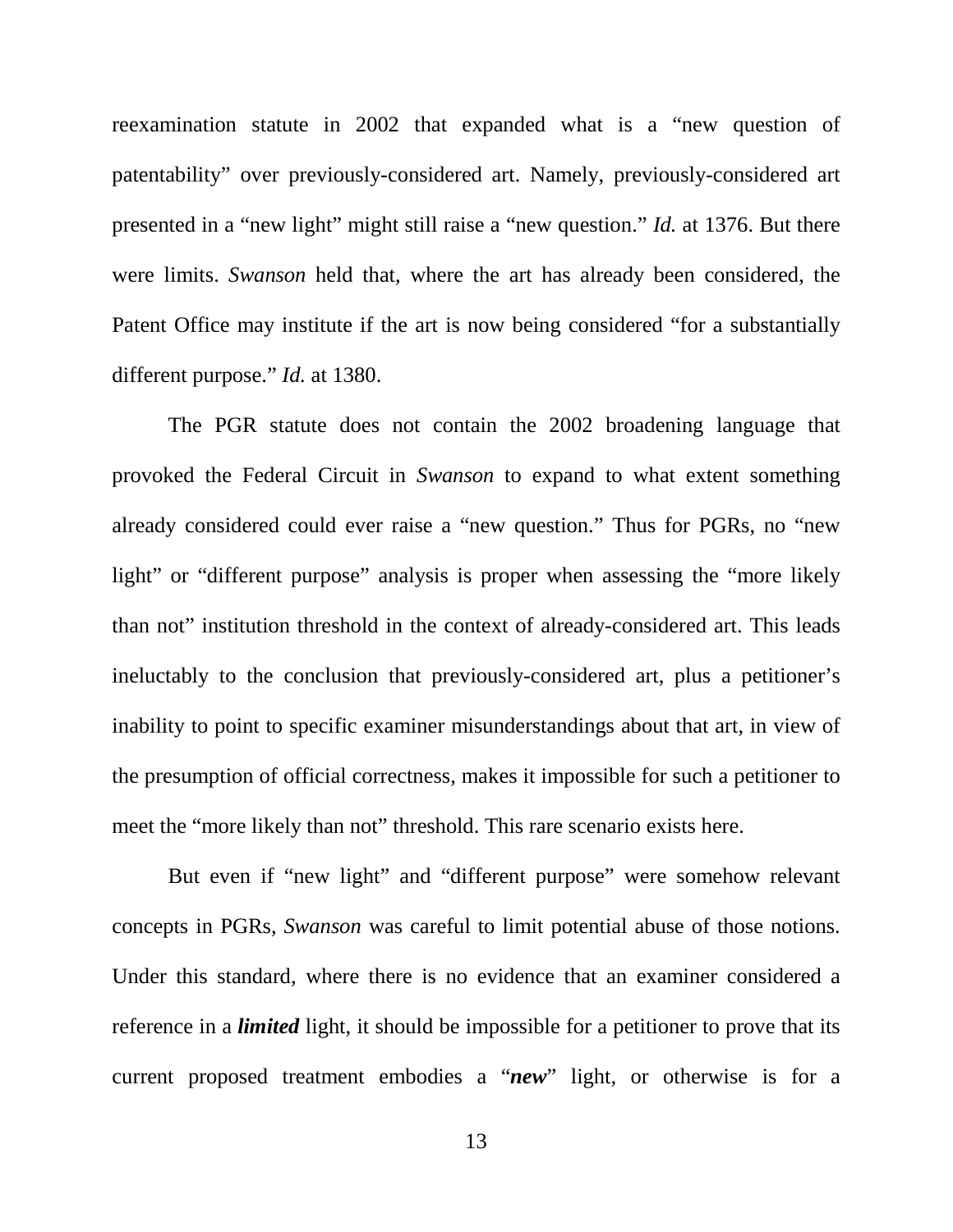"*different*" purpose than did the examiner. This, too, follows logically. To show something is used for a "different" purpose, one must first point to what the purpose of the first use had been.

Putting this all together, PGRs are supposed to be harder to provoke than *ex parte* reexamination. This is because Congress fashioned the "more likely than not" standard with the purpose to raise the bar above "substantial new question of patentability." This in turn means that if prior examiner consideration of the art would have precluded proper institution of *ex parte* reexamination proceedings, the same scenario necessarily precludes proper institution of PGRs. Even more compellingly, the PGR statute lacks the 2002 statutory amendment language that caused *Swanson* to delve into "new light" and "different purpose" exceptions in the first place. The discretionary denial statute – 35 U.S.C.  $\S$  325(d) – accordingly permits denial when the "same prior art" was "presented to the Office," regardless of the "light" or "purpose" of that prior presentation.

In short, the instituted grounds run contrary to Congressional prohibitions discernible from statutory language and purpose. The current Institution Decision thus uses grounds that this Panel may not properly use. Patent Owner respectfully requests reconsideration, and denial of institution, to harmonize the Panel's actions with Congressional language and intent under 35 U.S.C. §§ 324(a) and 325(d).

14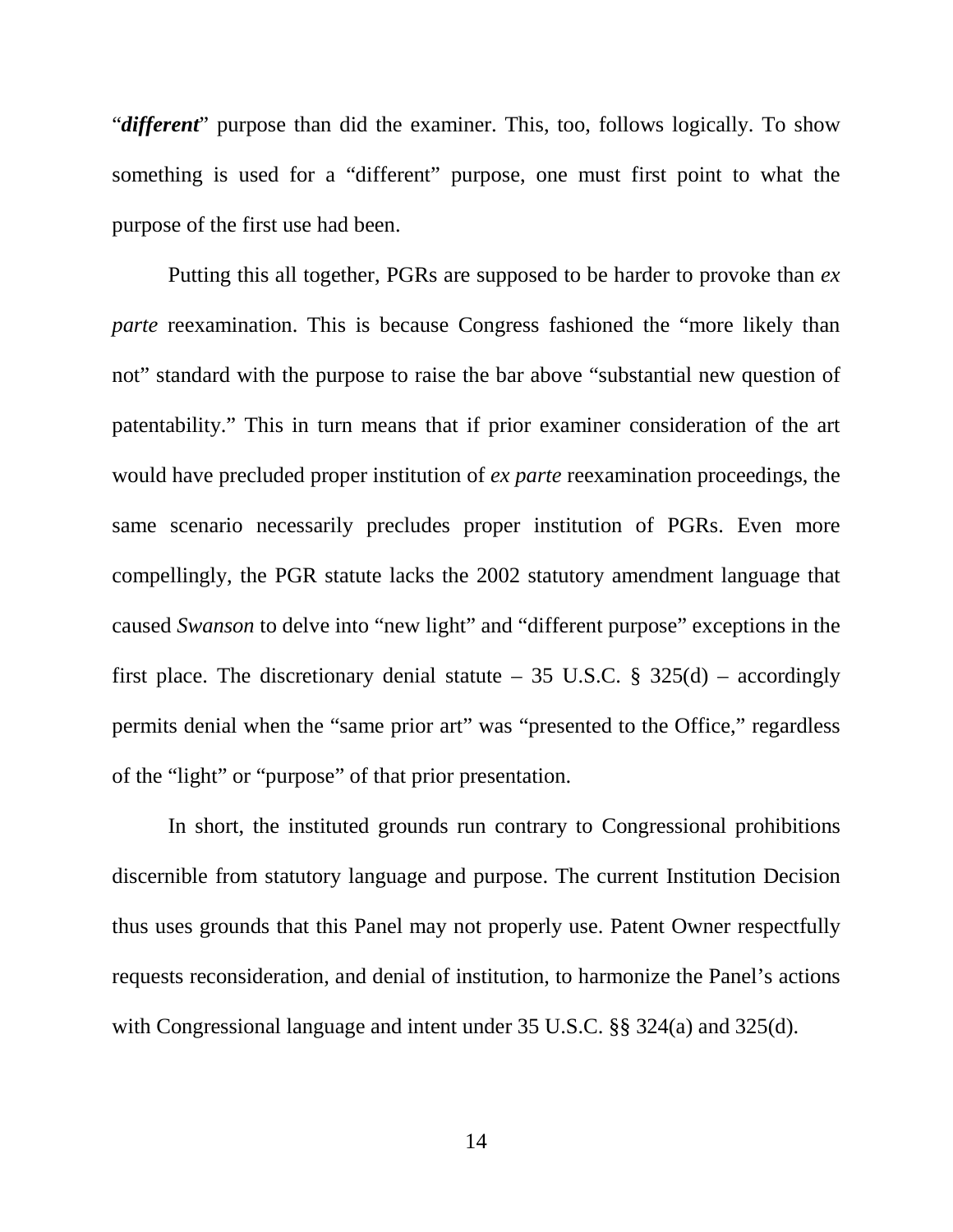#### **V. CONCLUSION**

Each basis for rehearing permits the Panel to correct anomalies arising from the decision to institute trial. Adopting the first basis to deny institution will permit the Panel to maintain consistency with an otherwise conflicting Article III court decision, and likewise respect prohibitions on Petitioner's right to recycle failed arguments. Adopting the second basis to deny institution will permit the Panel to align its methodology for determining obviousness with Federal Circuit mandates. And adopting the third basis to deny institution will ensure that the Patent Office issues no decision in conflict with itself – where denial is required by statutory language and purpose behind raising PGR institution thresholds above that of *ex parte* reexamination.

For the foregoing reasons, Patent Owner respectfully requests that the Panel rehear its Institution Decision, find a *less* than 50% likelihood that Petitioner's arguments would result in invalidity, and deny institution outright.

Dated: March 7, 2017 Respectfully submitted,

By: /Thomas M. Croft/ Thomas M. Croft (44,051) tcroft@dbllawyers.com Dunlap Bennett & Ludwig, PLLC 211 Church Street, SE Leesburg, VA 20175 Phone: 703-777-7319

15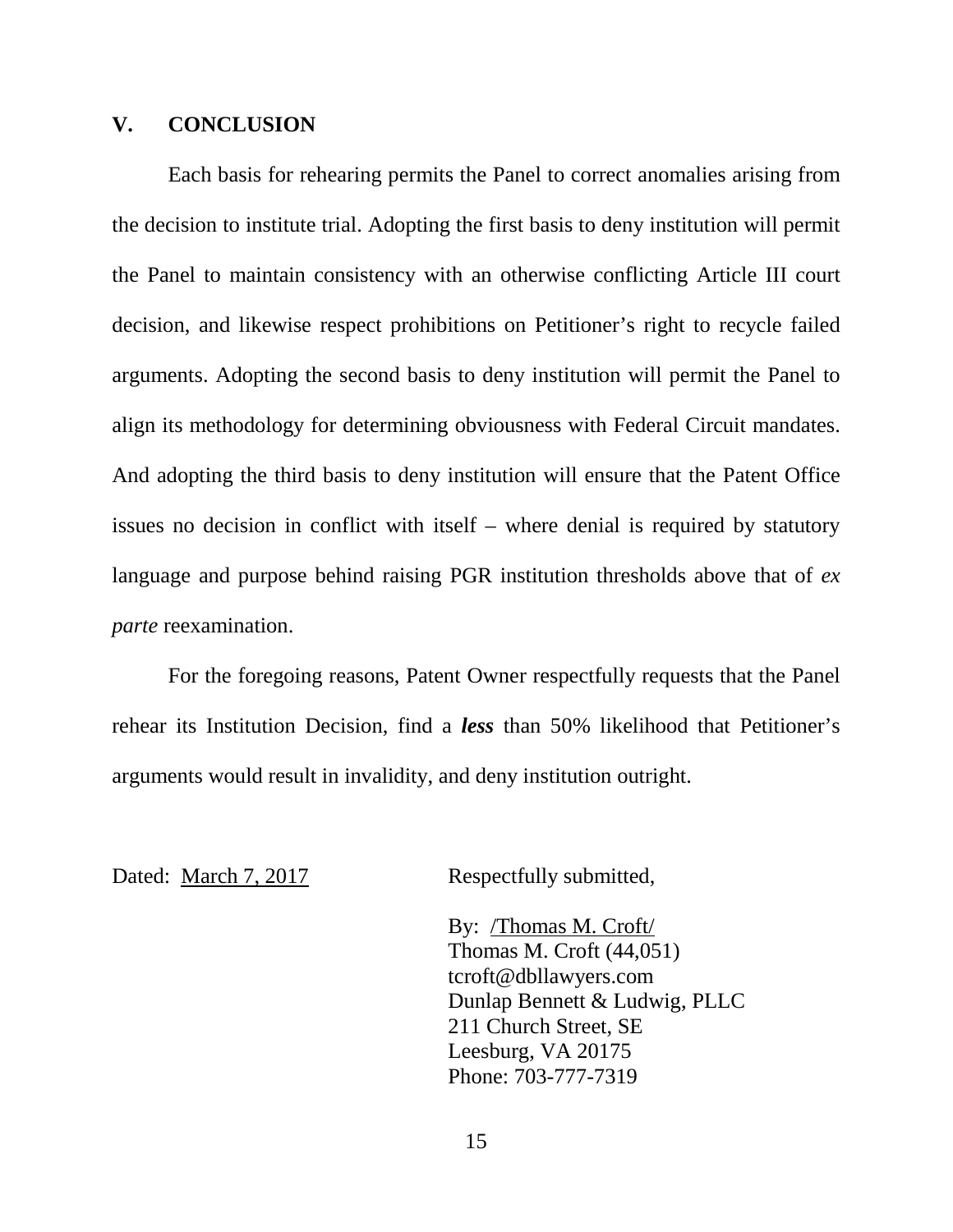Robert D. Spendlove (53,629) rspendlove@laubscherlaw.com Laubscher, Spendlove & Laubscher, P.C. 1160 Spa Road, Ste 2B Annapolis, MD 21403 Phone: 703-332-8888